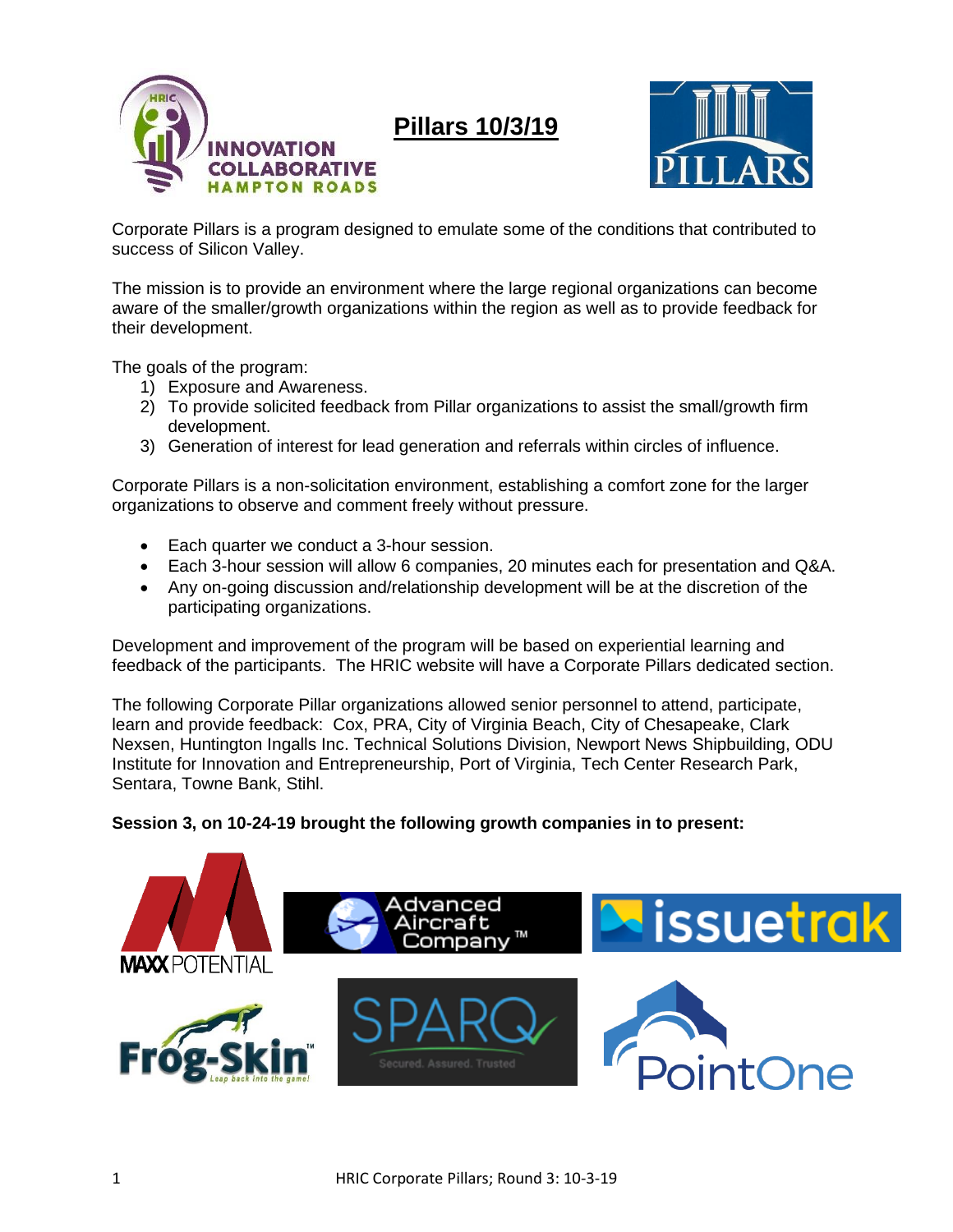

# **Pillars 10/3/19**



### **The questions we asked of the growth companies were:**

- a. Company overview (who, where, how long in business).
- b. Revenue and funding.
- c. Products and/or services.
- d. Who are your customers?
- e. What are your differentiators?
- f. Technology Roadmap.
- g. Marketing Roadmap.
- h. Growth plans.
- i. Challenges (technology, marketing, funding, workforce, city/state business support).
- j. Opportunities (including funding with any others).
- k. Revenue and financials optional.

#### **Afternoon Schedule:**

- 3:00 3:25p: Meet and Greet.
- 3:25 3:30p: Open by Dan Bell
- 3:30 4:30p: Three Growth Companies (20 min each; 10 min content, 10 min Q&A).
- 4:30 4:45p: Break with light refreshments and appetizers.
- 4:45 5:45p: Three Growth Companies (20 min each; 10 min content, 10 min Q&A).
- 5:45 6:00p: Close by Dan Bell Program evaluation discussion. How to improve. Next steps.

## **HRIC extends its thanks to:**

- 1. The Port of Virginia for hosting the event.
- 2. Attending Corporate Pillar organizations.
- 3. Attending Growth Companies.

## **The next Corporate Pillars session will be in the late in January 2020.**

Thank you for your interest and participation.

Dan Bell President Hampton Roads Innovation Collaborative The Region's Technology Council [danbell@hric.email](mailto:danbell@hric.email) 757-373-6517